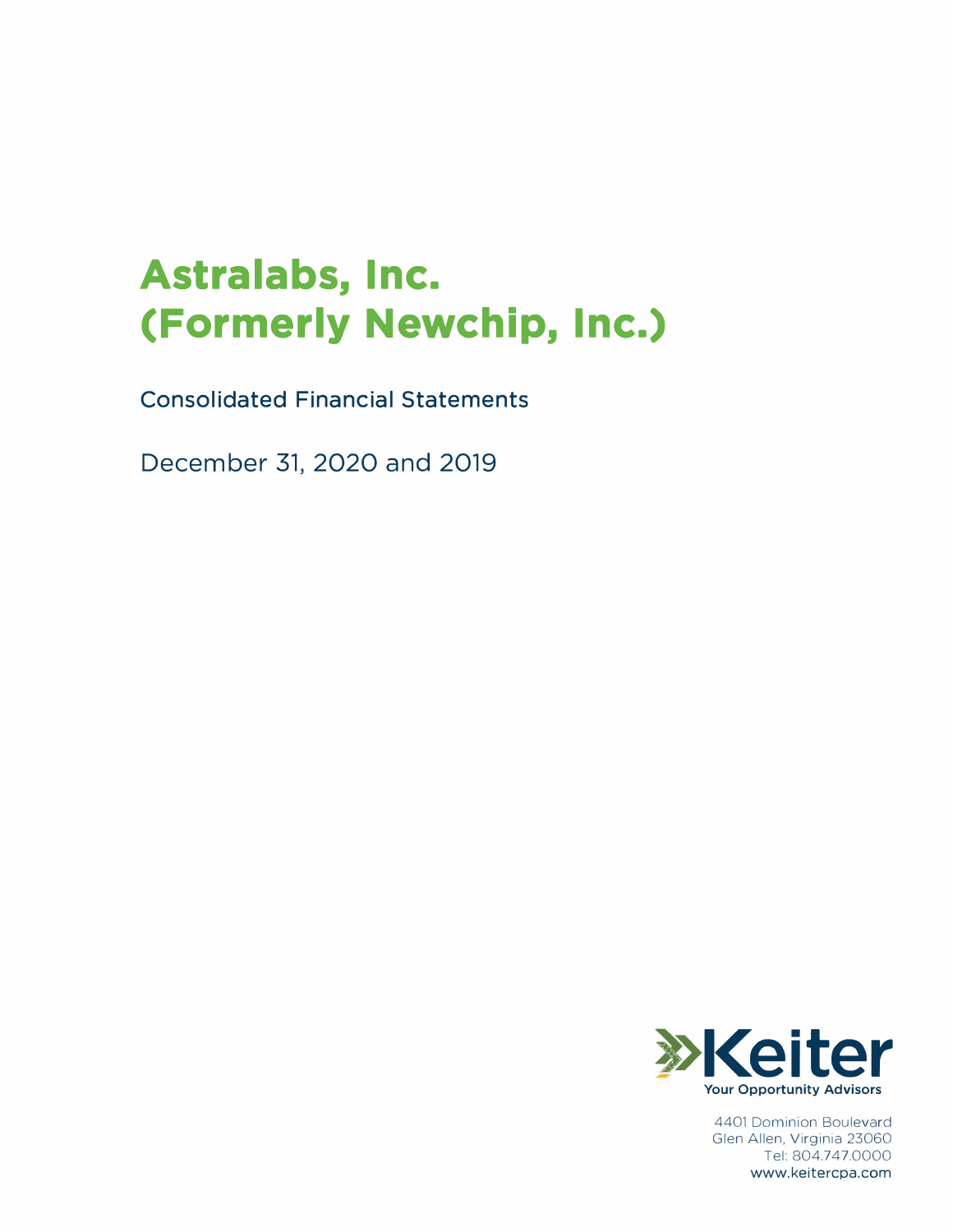# Table of Contents

Page

| Report of Independent Accountants                                                                                                                                                                                                               | 1.               |
|-------------------------------------------------------------------------------------------------------------------------------------------------------------------------------------------------------------------------------------------------|------------------|
| <b>Consolidated Financial Statements:</b>                                                                                                                                                                                                       |                  |
| <b>Consolidated Balance Sheets</b><br><b>Consolidated Statements of Operations</b><br>Consolidated Statements of Changes in Stockholders' Deficit<br><b>Consolidated Statements of Cash Flows</b><br>Notes to Consolidated Financial Statements | 3<br>5<br>6<br>8 |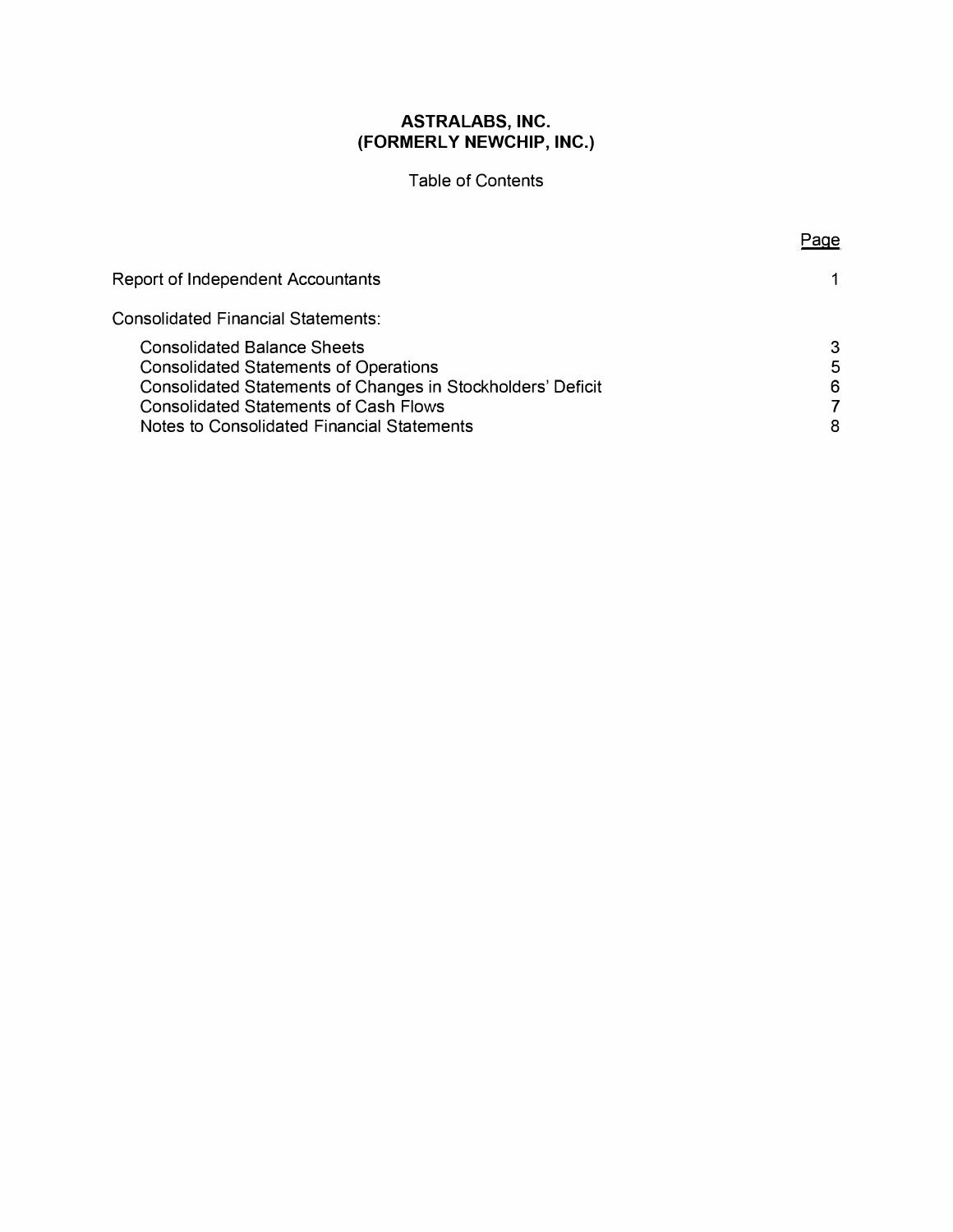

#### **REPORT OF INDEPENDENT ACCOUNTANTS**

**To the Stockholders Astralabs, Inc. (Formerly Newchip, Inc.) Austin, Texas** 

**We have audited the accompanying consolidated financial statements of Astralabs, Inc. and subsidiary (collectively, the "Company"), which comprise the consolidated balance sheets as of December 31, 2020 and 2019, and the related consolidated statements of operations, changes in stockholders' deficit, and cash flows for the years then ended and the related notes to the consolidated financial statements.** 

#### **Management's Responsibility for the Consolidated Financial Statements**

**Management is responsible for the preparation and fair presentation of these consolidated financial statements in accordance with accounting principles generally accepted in the United States; this includes the design, implementation, and maintenance of internal control relevant to the preparation and fair presentation of consolidated financial statements that are free from material misstatement, whether due to fraud or error.** 

#### **Auditor's Responsibility**

**Our responsibility is to express an opinion on these consolidated financial statements based on our audits. We conducted our audits in accordance with auditing standards generally accepted in the United States. Those standards require that we plan and perform the audits to obtain reasonable assurance about whether the consolidated financial statements are free from material misstatement.** 

**An audit involves performing procedures to obtain audit evidence about the amounts and disclosures in the consolidated financial statements. The procedures selected depend on the auditor's judgment, including the assessment of the risks of material misstatement of the consolidated financial statements, whether due to fraud or error. In making those risk assessments, the auditor considers internal control relevant to the entity's preparation and fair presentation of the consolidated financial statements in order to design audit procedures that are appropriate in the circumstances, but not for the purpose of expressing an opinion on the effectiveness of the entity's internal control. Accordingly, we express no such opinion. An audit also includes evaluating the appropriateness of accounting policies used and the reasonableness of significant accounting estimates made by management, as well as evaluating the overall presentation of the consolidated financial statements.** 

**We believe that the audit evidence we have obtained is sufficient and appropriate to provide a basis for our audit opinion.** 

> **) Certified Public Accountants** & **Consultants**  4401 Dominion Boulevard Glen Allen, VA 23060 T:804.747.0000 F:804.747.3632

www.keitercpa.com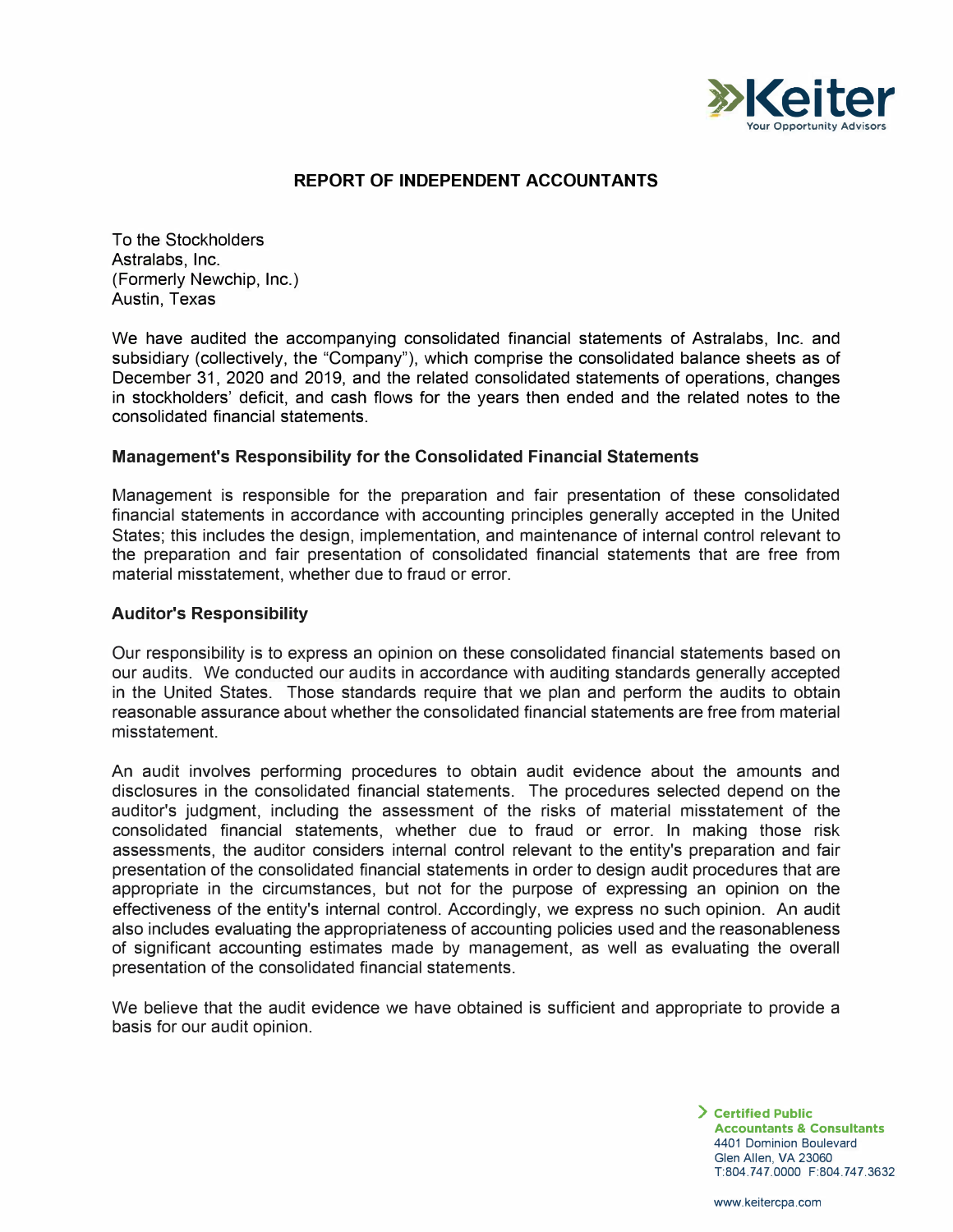**Opinion** 

**In our opinion, the consolidated financial statements referred to above present fairly, in all material respects, the financial position of Astralabs, Inc. and subsidiary as of December 31, 2020 and 2019, and the results of their operations and cash flows for the years then ended in accordance with accounting principles generally accepted in the United States.** 

Litu

**May 29, 2021 Glen Allen, Virginia**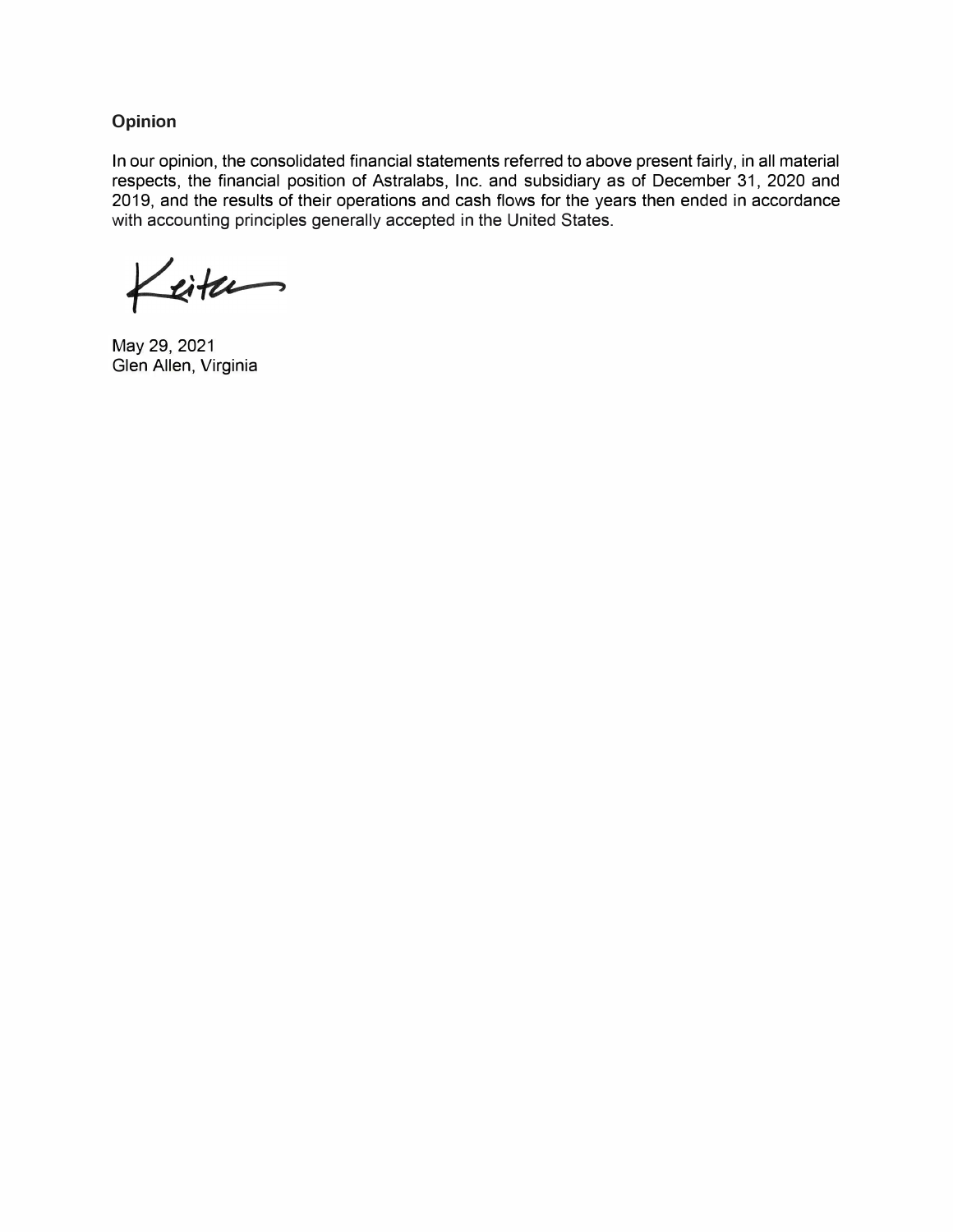**Consolidated Balance Sheets December 31, 2020 and 2019** 

| Assets                       | 2020          | 2019          |
|------------------------------|---------------|---------------|
| Current assets:              |               |               |
| Cash                         | \$<br>109,303 | \$<br>6,280   |
| Accounts receivable          | 283,131       | 147,438       |
| Other current assets         | 143,907       | 25,345        |
| Total current assets         | 536,341       | 179,063       |
| Property and equipment - net | 25,262        | 23,935        |
| Website development costs    | 5,315         |               |
| Other assets                 | 1.000         | 102,240       |
| Total assets                 | 567,918       | \$<br>305,238 |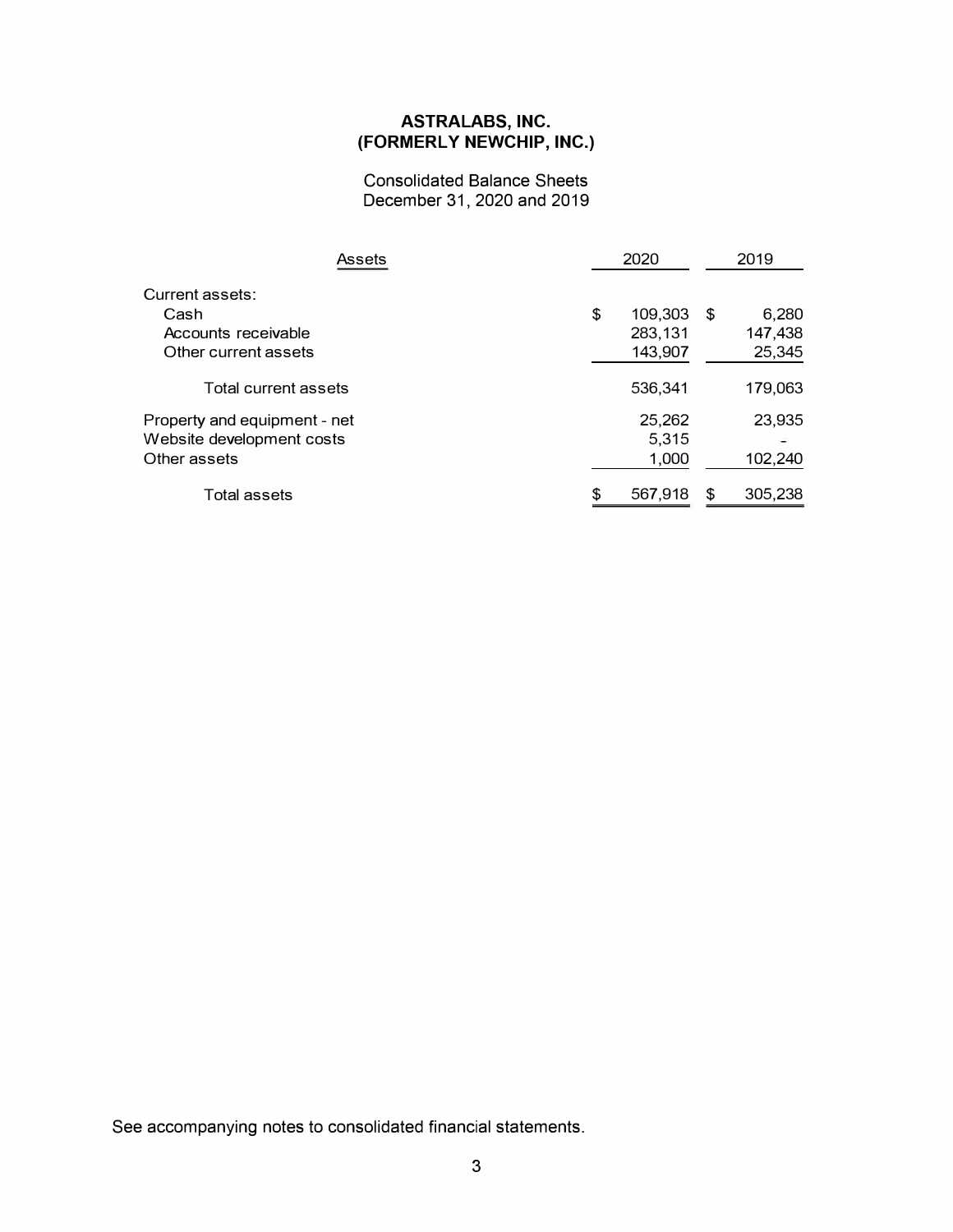## **Consolidated Balance Sheets, Continued December 31, 2020 and 2019**

| Liabilities and Stockholders' Deficit                   | 2020          | 2019          |
|---------------------------------------------------------|---------------|---------------|
| <b>Current liabilities:</b>                             |               |               |
| Financing agreements payable                            | \$<br>370,958 | \$<br>137,929 |
| Notes payable                                           |               | 9,811         |
| Notes payable - related parties                         | 157,000       |               |
| Accounts payable                                        | 54,580        | 76,011        |
| Accrued expenses                                        | 48,279        | 73,482        |
| Deferred revenue                                        | 25,068        |               |
|                                                         |               |               |
| <b>Total current liabilities</b>                        | 655,885       | 297,233       |
| Long-term liabilities:                                  |               |               |
| Financing agreements payable                            |               | 230,040       |
| Note payable                                            | 149,900       |               |
| Notes payable - related party                           |               | 27,000        |
| Convertible notes                                       |               | 1,107,162     |
| Total long-term liabilities                             | 149,900       | 1,364,202     |
| <b>Total liabilities</b>                                | 805,785       | 1,661,435     |
| Stockholders' deficit:                                  |               |               |
| Class A common stock \$0.0001 par value; 20,000,000     |               |               |
| shares authorized; 4,449,035 shares issued and          |               |               |
| 3,456,493 shares outstanding as of December 31, 2020    |               |               |
| and 2,955,017 shares issued and outstanding as of       |               |               |
| December 31, 2019                                       | 445           | 300           |
| Class B common stock \$0.0001 par value; 8,300,000      |               |               |
| shares authorized; 8,300,000 shares issued and          |               |               |
| outstanding as of December 31, 2020 and 2019            | 830           | 830           |
| Class A-1 preferred stock \$0.0001 par value; 302,112   |               |               |
| shares authorized; 135,165 shares issued and            |               |               |
| outstanding as of December 31, 2020                     | 14            |               |
| Class A-2 preferred stock \$0.0001 par value; 7,215,132 |               |               |
| shares authorized; 7,215,132 shares issued and          |               |               |
| outstanding as of December 31, 2020                     | 722           |               |
| Additional paid-in capital                              | 4,183,396     | 200           |
| SAFE - future equity obligation                         |               | 2,623,492     |
| Accumulated deficit                                     | (4,423,274)   | (3,981,019)   |
| Total stockholders' deficit                             | (237, 867)    | (1,356,197)   |
| Total liabilities and stockholders' deficit             | \$<br>567,918 | \$<br>305,238 |
|                                                         |               |               |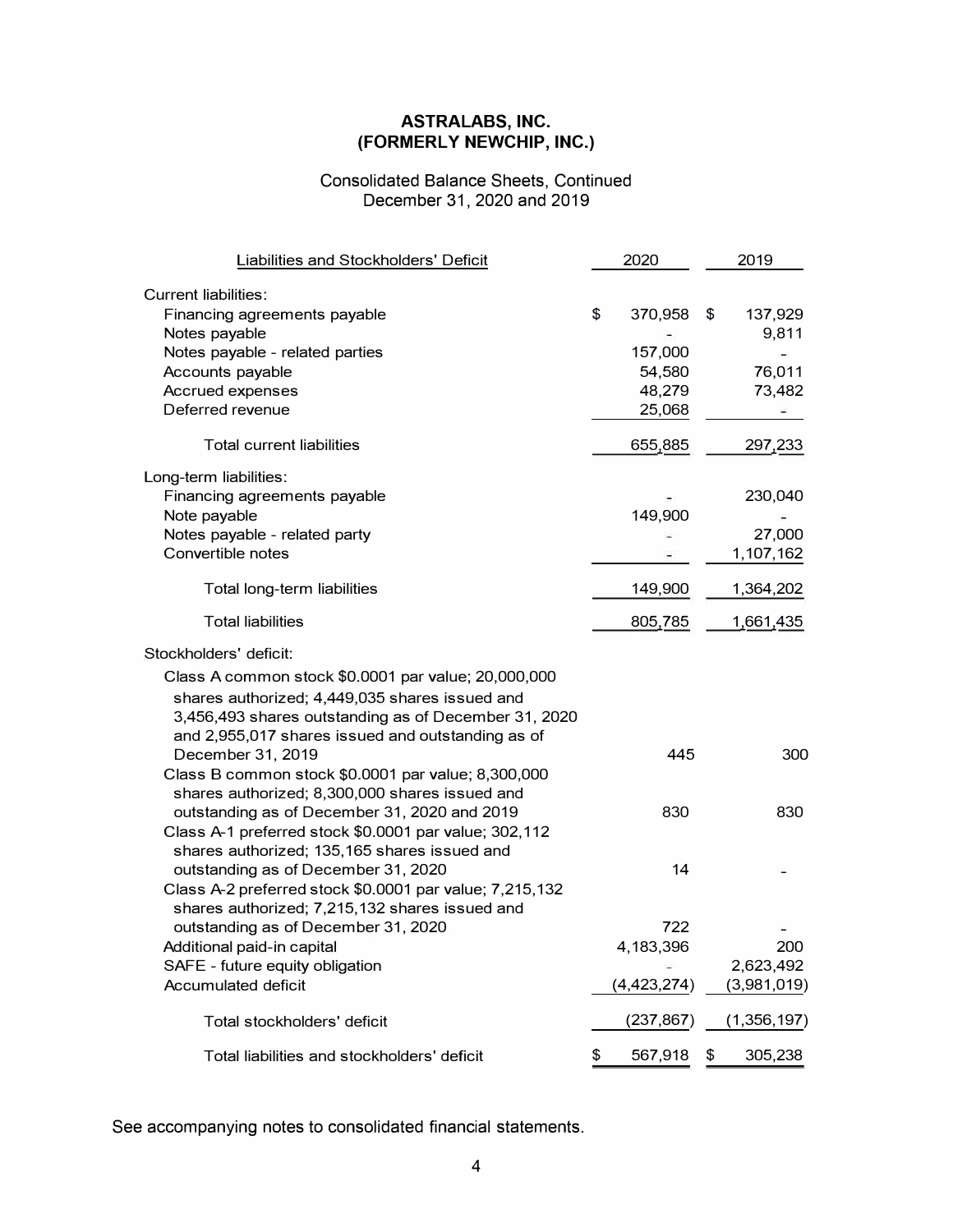## **Consolidated Statements of Operations Years Ended December 31, 2020 and 2019**

|                                                                                                             |    | 2020                            |    | 2019                |
|-------------------------------------------------------------------------------------------------------------|----|---------------------------------|----|---------------------|
| Revenue - net                                                                                               | \$ | 2,691,136 \$                    |    | 761,080             |
| Operating expenses                                                                                          |    | 3,121,669                       |    | 1,628,812           |
| Operating loss                                                                                              |    | (430, 533)                      |    | (867, 732)          |
| Other income (expense):<br>Paycheck Protection Program Ioan forgiveness<br>Other income<br>Interest expense |    | 135,100<br>50,434<br>(197, 256) |    | 43,069<br>(94, 517) |
| Total other expenses, net                                                                                   |    | (11, 722)                       |    | (51,448)            |
| Net loss                                                                                                    | S  | (442,255)                       | £. | (919,180)           |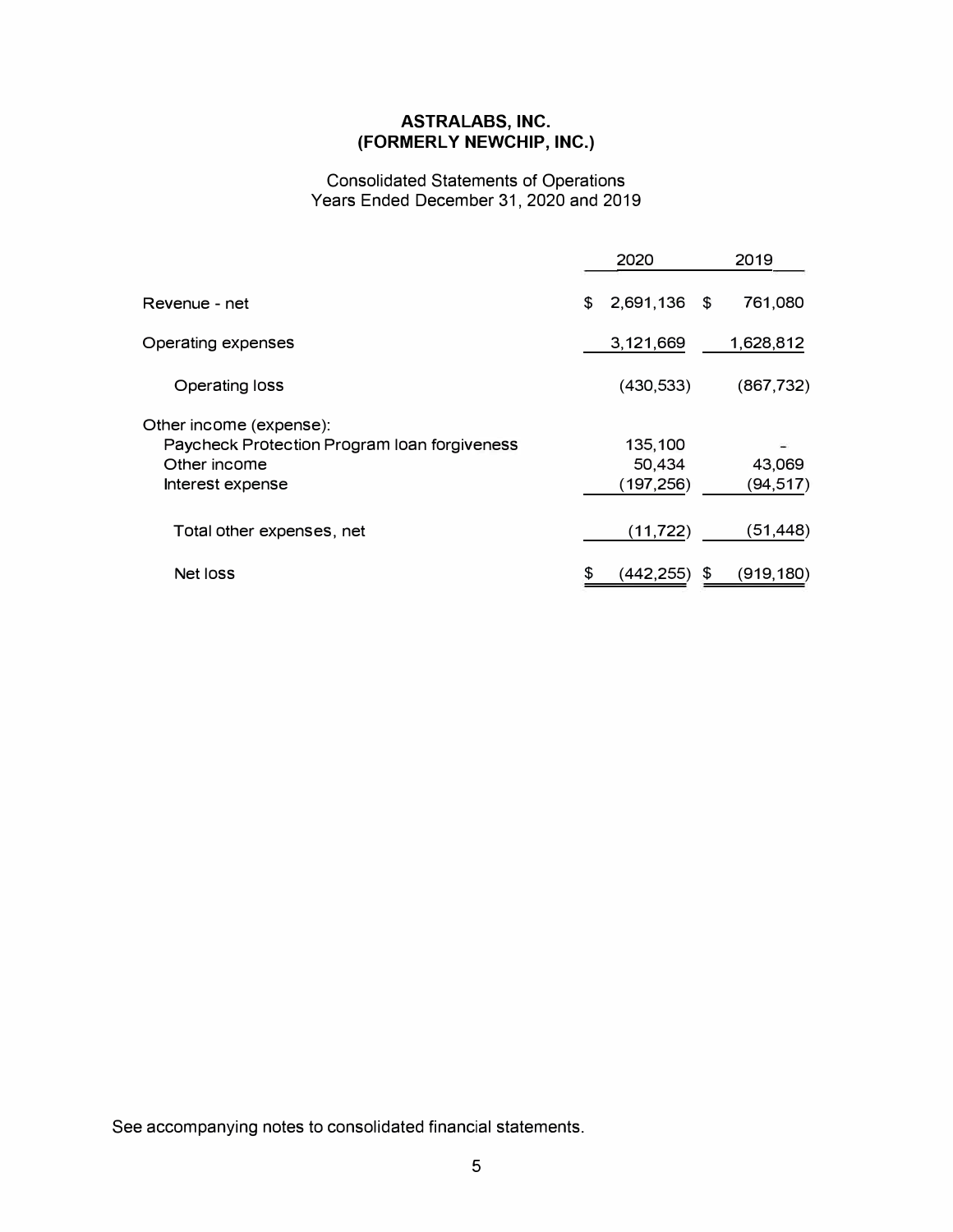#### **Consolidated Statements of Changes in Stockholders' Deficit Years Ended December 31, 2020 and 2019**

|                                                |         | Common Stock             |               |           |          | <b>Preferred Stock</b> |               | <b>Additional Paid-in</b> |     | SAFE - Future            | Accumulated                 |             |
|------------------------------------------------|---------|--------------------------|---------------|-----------|----------|------------------------|---------------|---------------------------|-----|--------------------------|-----------------------------|-------------|
|                                                | Class A |                          | Class B       | Class A-1 |          |                        | Class A-2     | Capital                   |     | <b>Equity Obligation</b> | Deficit                     | Total       |
| Balance, January 1, 2019                       | \$      | 160 \$                   | 830 \$        |           | ali i    | \$                     | $\rightarrow$ | \$<br>200                 | -\$ | 2,623,492 \$             | $(3,051,839)$ \$            | (427, 157)  |
| Repurchase of stock                            |         | in the con-              | $\frac{1}{2}$ |           | ×.       |                        |               | ۰.                        |     | ٠                        | (10,000)                    | (10,000)    |
| Stock compensation                             |         | 140                      | æ             |           | Φ        |                        |               | ÷                         |     | $\overline{\phantom{a}}$ |                             | 140         |
| Net loss                                       |         |                          |               |           |          |                        |               |                           |     |                          | (919, 180)                  | (919, 180)  |
| Balance, December 31, 2019                     |         | 300                      | 830           |           | <b>H</b> |                        | m.            | 200                       |     | 2,623,492                | (3,981,019)                 | (1,356,197) |
| Issuance of preferred stock                    |         | <b>Contract</b>          | ×.            |           | 14       |                        |               | 384.604                   |     |                          |                             | 384,618     |
| SAFEs converted to preferred stock             |         |                          | œ.            |           | $\sim$   |                        | 646           | 2,622,846                 |     | (2,623,492)              | ۰                           |             |
| Convertible notes converted to preferred stock |         | $\overline{\phantom{a}}$ | ĐΙ.           |           | 76       |                        | 76            | 1,162,182                 |     | g.                       | $\mathcal{D}^{\mathcal{A}}$ | 1,162,258   |
| Stock compensation                             |         | 145                      | $\rightarrow$ |           | $\sim$   |                        |               | 13.564                    |     | ×                        |                             | 13,709      |
| Net loss                                       |         |                          |               |           |          |                        |               |                           |     |                          | (442, 255)                  | (442, 255)  |
| Balance, December 31, 2020                     |         | 445                      | 830<br>৾৵     | - \$      | 14       | $\mathcal{S}$          | 722           | \$<br>4,183,396           |     |                          | $(4,423,274)$ \$            | (237, 867)  |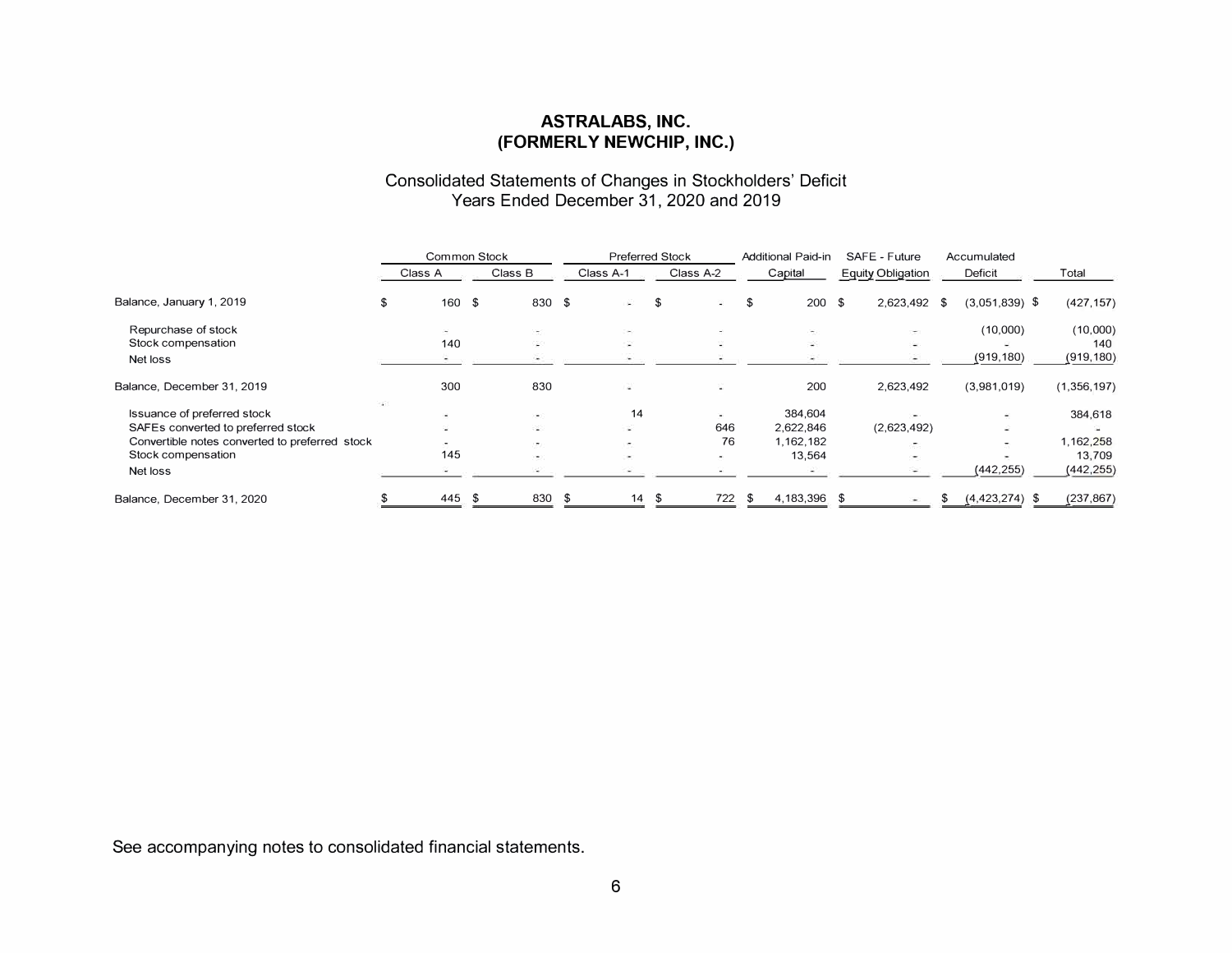## **Consolidated Statements of Cash Flows Years Ended December 31, 2020 and 2019**

|                                                                                  | 2020                  | 2019         |
|----------------------------------------------------------------------------------|-----------------------|--------------|
| Cash flows from operating activities:                                            |                       |              |
| Net loss                                                                         | \$<br>$(442, 255)$ \$ | (919, 180)   |
| Adjustments to reconcile net loss to net cash from                               |                       |              |
| operating activities:<br>Depreciation                                            | 6,005                 | 8,362        |
| Stock compensation                                                               | 13,709                | 140          |
| Change in operating assets and liabilities:                                      |                       |              |
| Accounts receivable                                                              | (135, 693)            | (147, 438)   |
| Other current assets                                                             | (118, 562)            | (21, 148)    |
| Other assets                                                                     | 102,240               |              |
| Accounts payable                                                                 | (21, 431)             | 76,011       |
| Accrued expenses<br>Deferred revenue                                             | 29,893                | 19,433       |
|                                                                                  | 25,068                |              |
| Net cash used in operating activities                                            | (541, 026)            | (983, 820)   |
| Cash flows from investing activities:                                            |                       |              |
| Purchase of property and equipment                                               | (7, 332)              | (18, 323)    |
| Investment in start-up                                                           | (1,000)               |              |
| Payments for website development costs                                           | (5, 315)              |              |
| Net cash used in investing activities                                            | (13, 647)             | (18, 323)    |
| Cash flows from financing activities:                                            |                       |              |
| Proceeds from financing agreements payables, net                                 | 2,989                 | 265,729      |
| Proceeds from notes payable                                                      | 149,900               | 46,200       |
| Payments on notes payable                                                        | (9,811)               | (9,389)      |
| Proceeds from notes payable - related parties<br>Proceeds from issuance of stock | 130,000<br>384,618    |              |
| Proceeds from issuance of convertible notes                                      |                       | 507,701      |
| Repurchase of stock                                                              |                       | (10,000)     |
| Net cash provided by financing activities                                        | 657,696               | 800,241      |
| Net change in cash                                                               | 103,023               | (201, 902)   |
| Cash, beginning of year                                                          | 6,280                 | 208,182      |
| Cash, end of year                                                                | \$<br>109,303         | \$<br>6,280  |
| Supplemental disclosure of cash flow information:                                |                       |              |
| Cash paid for interest                                                           | \$<br>251,655         | \$<br>21,640 |
| Supplemental disclosure of non-cash transactions:                                |                       |              |
| SAFEs converted to preferred stock                                               | \$<br>2,623,492       | \$           |
| Convertible note principal and interest converted to<br>preferred stock          | \$<br>1,095,043       | \$           |
| Accrued interest on convertible note converted to                                |                       |              |
| preferred stock                                                                  | \$<br>67,215          | \$           |
|                                                                                  |                       |              |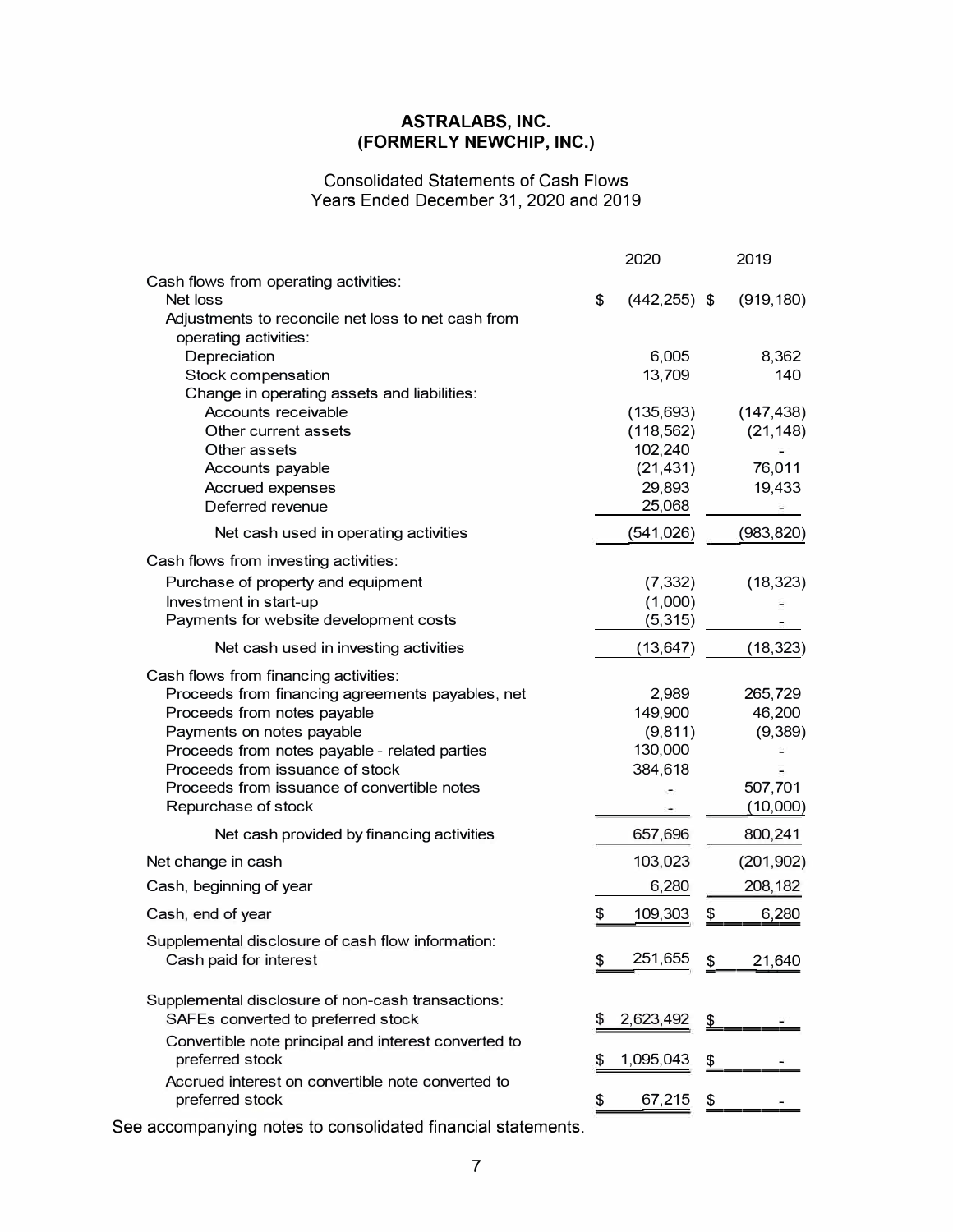**Notes to Consolidated Financial Statements** 

## **1. Summary of Significant Accounting Policies:**

**Nature of Business: Astralabs, Inc. (formerly Newchip, Inc. for the years presented of December 31, 2020 and 2019, but changed its name accordingly in 2020) was incorporated on June 15, 2016 in the State of Delaware and is headquartered in Austin, Texas. The Company operates an education platform for startup entrepreneurs to learn to run an early-stage startup and raise funding from investors. The Company also built out services to support business operations and fundraising activities that are pain points for entrepreneurs.** 

**Management's Plans: The Company's updated strategic plan for 2021 and beyond is focused on managing a portfolio of subordinate startups and building out new product lines that will support sales, growth and profitability of its portfolio. These objectives will be attained by a focused and strategic sales and marketing plan for the Company's platforms as well as continuing to develop and advance its technologies through the addition of new features while protecting intellectual property from competitors. The Company believes that by raising capital, it will enable it to effectively execute these goals quickly and continue for a reasonable period of time.** 

**Consolidation: The consolidated financial statements include the accounts of Astralabs, Inc. and its subsidiary. All significant intercompany transactions and accounts have been eliminated in consolidation. The Company's subsidiary ceased operations in 2019.** 

**Basis of Accounting: The accompanying consolidated financial statements have been prepared on the accrual basis of accounting in accordance with accounting principles generally accepted in the United States ("GAAP") as determined by the Financial Accounting Standards Board ("FASB") Accounting Standards Codification ("ASC").** 

**Use of Estimates: The preparation of consolidated financial statements in conformity with GAAP requires management to make estimates and assumptions that affect the reported amounts of assets and liabilities and disclosure of contingent assets and liabilities at the date of the consolidated financial statements and the reported amounts of expenses during the reporting period. Actual results could differ from those estimates.** 

**Concentrations and Credit Risk: Financial instruments which potentially subject the Company to concentrations of credit risk consist principally of cash and accounts receivable. The Company maintains its cash in various financial institutions with balances that periodically exceed federally insured limits. Accounts receivable is made up of many customers across various geographic regions.** 

**Accounts Receivable: The Company sells its services to customers on an open credit basis. The Company's accounts receivable are generally uncollateralized. Management closely monitors outstanding accounts receivable and provides an allowance for any balances that are determined to be uncollectible. An allowance was not deemed necessary at December 31, 2020 or 2019.**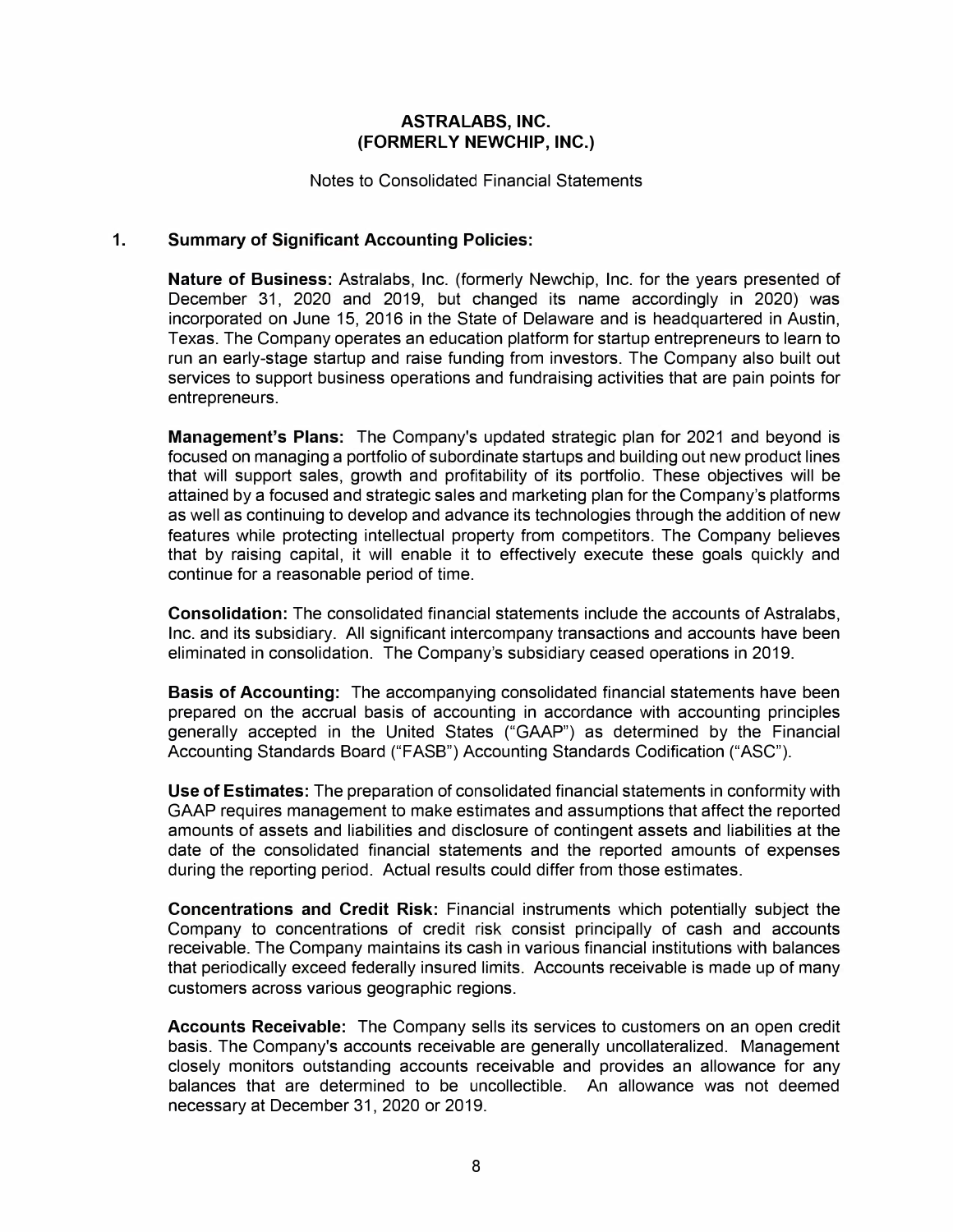**Notes to Consolidated Financial Statements, Continued** 

## **1. Summary of Significant Accounting Policies, Continued:**

**Property and Equipment: Property and equipment are stated at cost. Major repairs and betterments are capitalized and normal maintenance and repairs are charged to expense as incurred. Depreciation of property and equipment is computed using the straight-line method based upon the estimated useful lives of related assets, which is five to ten years. Leasehold improvements are recorded at cost and amortized over the lesser of their estimated useful life or lease term. Upon retirement or sale of an asset, the cost and accumulated depreciation are removed from the accounts and any gain or loss is reflected in operations.** 

**Capitalization of Website Development Costs: The Company accounts for costs incurred associated with the development of their website in accordance with FASB guidance, ASC 350-50, Website Development Costs. Certain costs associated with the development of a website application and infrastructure may be capitalized as incurred. The Company capitalized \$5,315 related to website development costs for the purchase of the Company's domain name during 2020. The Company considers this to be an indefinite lived intangible asset and assess the need for impairment on an annual basis to determine whether it is more likely than not that the fair value of the asset is less than its carrying amount. No impairment was recorded during 2020.** 

**Advertising Costs: The Company expenses advertising and sales promotion costs as incurred. Advertising expense was \$154,945 for 2020 and \$100,609 for 2019.** 

**Paycheck Protection Program Loan: The Company's policy was to account for the Paycheck Protection Program loan ("PPP loan") as debt. The Company recorded the PPP loan as a liability until the loan was entirely forgiven and the Company was legally released, at which point the amount forgiven was recorded into other income in the consolidated statements of operations (see Note 12).** 

**Revenue Recognition: Effective January 1, 2020, the Company adopted Accounting Standards Update ("ASU") No. 2014-09, "Revenue from Contracts with Customers (Topic 606)" ("Topic 606"), which provides guidance for revenue recognition. Topic 606 affects any entity that enters into contracts with customers to transfer goods or services. The update eliminates all transaction and industry-specific accounting principles and replaces them with a unified, five step approach. The standard's core principle is that a company should recognize revenue when it transfers promised goods or services to customers in an amount that reflects the consideration to which a company expects to be entitled in exchange for those goods or services.** 

*Accelerator Program:* **These contracts consist of a single performance obligation and the Company's revenue is typically recognized at a point in time when it invoices its customers and they gain access to the accelerator program and materials. Revenue for the accelerator program totaled \$2,613,904 and \$761,080 for 2020 and 2019, respectively.**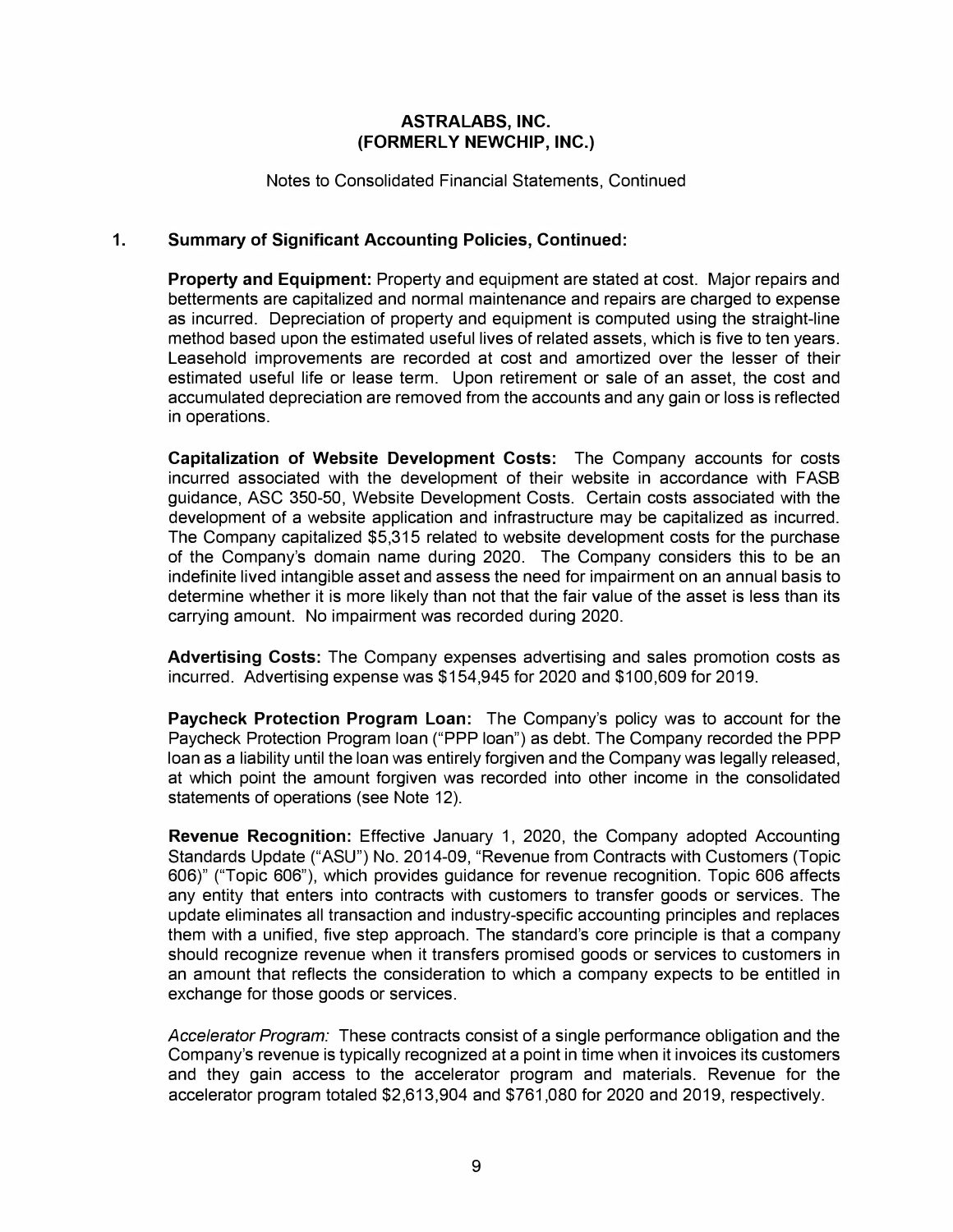**Notes to Consolidated Financial Statements, Continued** 

## **1. Summary of Significant Accounting Policies, Continued:**

#### **Revenue Recognition, Continued:**

*Connect Program:* **These contracts consist of a single performance obligation and the Company's revenue is typically recognized on a monthly basis over the term of the program. Any fees received in advance are recorded to deferred revenue and recognized into revenue as earned. Revenue for the Connect program totaled \$77,232 for 2020. The program was not in effect during 2019.** 

**Economic factors may impact the nature, amount, and timing of revenue recognition. Customers are evaluated for credit-worthiness prior to acceptance of the contract and contracts do not include variable consideration or financing components. Substantially all contracts are completed within one year of acceptance and payment typically is expected at the start of the accelerator program or on a monthly basis over the term of the accelerator program. Contract liabilities include deferred revenue of \$25,068 at December 31, 2020 included on the accompanying consolidated balance sheets. There was no deferred revenue at December 31, 2019.** 

**Income Taxes: Deferred income taxes are provided on temporary differences between consolidated financial statement and income tax reporting. Temporary differences are differences between the amounts of assets and liabilities reported for consolidated financial statement purposes and their tax basis. Deferred tax assets are recognized for temporary differences that will be deductible in future years' tax returns and for operating loss and tax credit carryforwards. Deferred tax assets are reduced by a valuation allowance if it is deemed more likely than not that some or all of the deferred tax assets will not be realized. Deferred tax liabilities are recognized for temporary differences that will be taxable in future years' tax returns.** 

**Income Tax Uncertainties: The Company follows FASB guidance for how uncertain tax positions should be recognized, measured, disclosed and presented in the consolidated financial statements. This requires the evaluation of tax positions taken or expected to be taken in the course of preparing the Company's tax returns to determine whether the tax positions are "more-likely-than-not" of being sustained "when challenged" or "when examined" by the applicable tax authority. Tax positions not deemed to meet the morelikely-than-not threshold would be recorded as a tax expense and liability in the current year.** 

**Management evaluated the Company's tax positions and concluded that the Company has taken no uncertain tax positions that require adjustment to the consolidated financial statements to comply with the provisions of this guidance. The Company is not currently under audit by any tax jurisdiction.**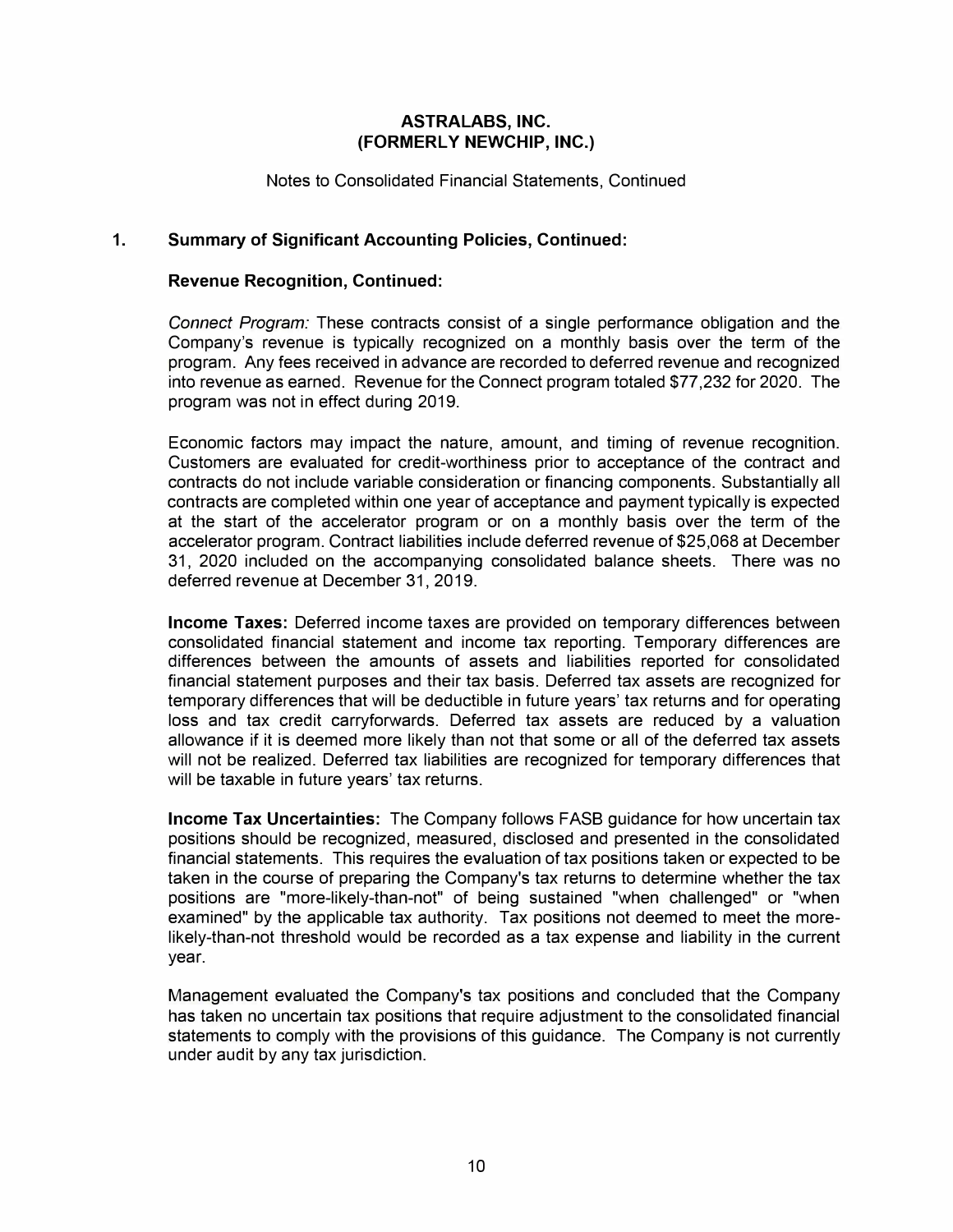#### **Notes to Consolidated Financial Statements, Continued**

## **1. Summary of Significant Accounting Policies, Continued:**

**Stock-Based Compensation: The Company follows FASB guidance, related to sharebased payments, which requires that share-based compensation transactions be accounted for using a fair-value based method and recognized as expense in the consolidated statements of operations. Stock-based compensation is recognized and amortized to compensation expense over the applicable service or vesting period.** 

#### **2. Property and Equipment:**

**Property and equipment consisted of the following at December 31:** 

|                                 | 2020         |   | 2019   |
|---------------------------------|--------------|---|--------|
| Computer equipment              | \$<br>19.984 | S | 18,153 |
| <b>Furniture and fixtures</b>   | 16,545       |   | 11,044 |
| Leasehold imporvements          | v.           |   | 3,600  |
|                                 | 36,529       |   | 32,797 |
| Less - accumulated depreciation | 11,267       |   | 8,862  |
|                                 | \$<br>25,262 | S | 23,935 |

**Depreciation expense was \$6,005 for 2020 and \$8,362 for 2019.** 

## **3. Financing Agreements:**

**During 2020, the Company entered into various agreements with financing companies for the sale of future receipts. The Company sold future receipts with a value of \$370,000 for a total purchase price of \$320,322 with the corresponding discount being recorded as a deferred financing cost included in other current assets in the accompanying consolidated balance sheets and recorded to interest expense over the term of the agreements. The agreements call for a maximum daily percentage of future receipts available for collection by the purchaser ranging from 3.3% to 8.8%. The future receipts were sold without recourse. The outstanding amounts payable was \$164,918 and deferred financing costs were \$25,203 at December 31, 2020.** 

**During 2019, the Company entered into various agreements with a financing company for the sale of future receipts. The Company sold future receipts with a value of \$165,125 for a total purchase price of \$110,000 with the corresponding discount being recorded as a deferred financing cost included in other current assets in the accompanying consolidated balance sheets and recorded to interest expense over the term of the agreements. The agreements call for a maximum daily collection amount by the purchaser ranging from \$360 to \$529 and a maximum monthly percentage of future receipts available for collection by the purchaser ranging from 10% to 15%. The future receipts were sold without recourse. The outstanding amounts payable was \$74,941 and deferred financing costs were \$4,813 at December 31, 2019.These amounts were repaid in full in 2020.**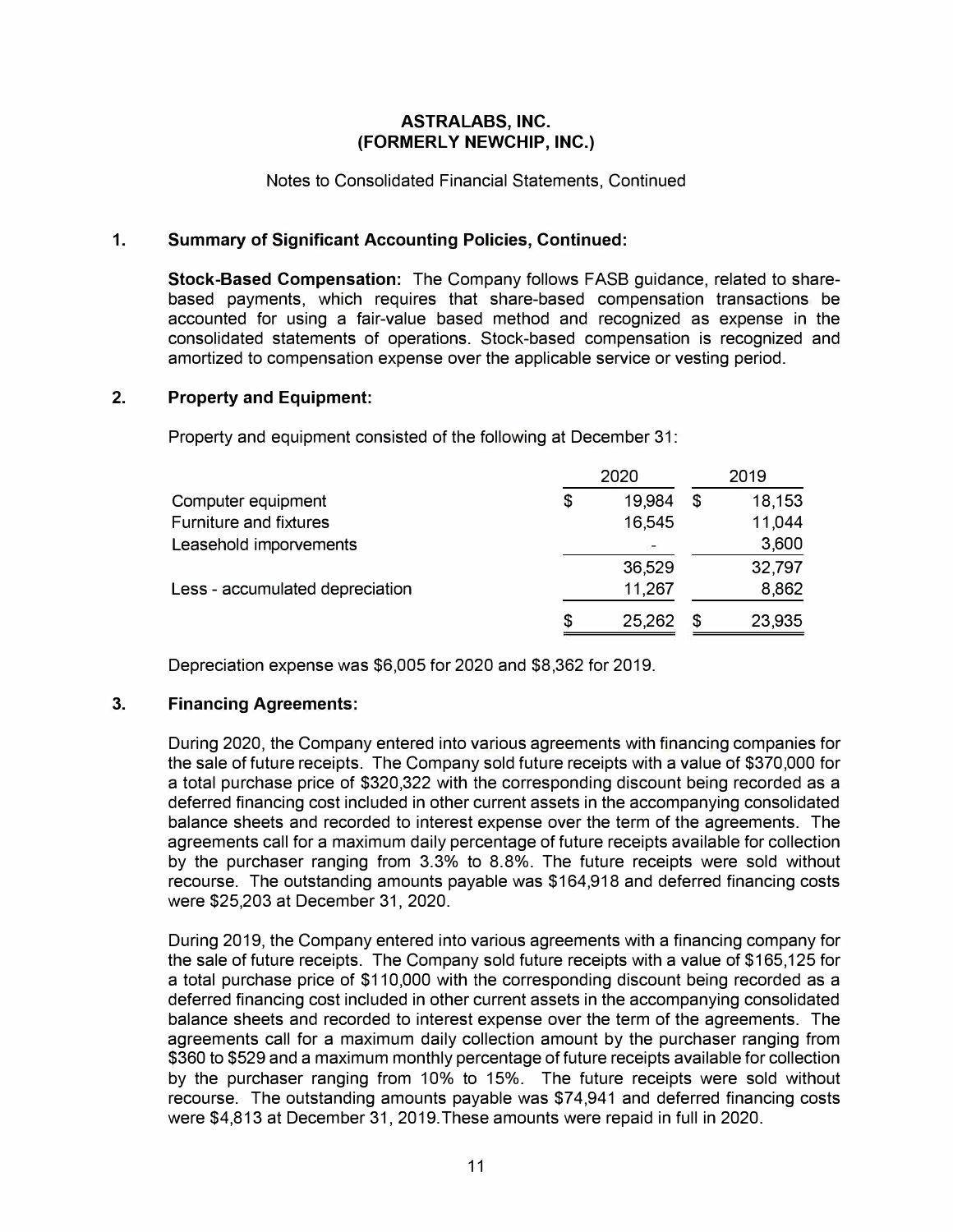#### **Notes to Consolidated Financial Statements, Continued**

## **3. Financing Agreements, Continued:**

**During 2019, the Company entered into an agreement with a second financing company for the sale of future receipts. The Company sold future receipts with a value of \$273,201 for a total purchase price of \$254,731 with the corresponding discount being recorded as a deferred financing cost included in other current assets in the accompanying consolidated balance sheets and recorded to interest expense over the term of the agreement. The agreements call for a maximum daily collection amount by the purchaser ranging from 13% to 20% of receipts collected by the Company. The future receipts were sold without recourse. The outstanding amounts payable was \$62,988 and deferred financing costs were \$20,258 at December 31, 2019. These amounts were repaid in full in 2020.** 

**During 2019, the Company entered into financing agreements with various investors of the Company for an original principal amount of \$127,800. The notes are to be repaid on a quarterly basis at a rate of 10% of the Company's revenue per quarter, once the loan is triggered for repayment based on certain revenue thresholds outlined in the agreements. The notes mature in 2023 and are considered paid in full once each note holder is repaid a multiple of 1.8 times their original note balance. The corresponding discount is being recorded as a deferred financing cost included in other current assets for 2020 and other assets for 2019, in the accompanying consolidated balance sheets and recorded to interest expense over the term of the agreements. The outstanding amounts payable was \$206,040 at December 31, 2020 and \$230,040 at December 31, 2019. Deferred financing costs were \$93,681 and \$102,240 at December 31, 2020 and 2019, respectively. These notes are expected to be paid in full during 2021 and as such, are presented in financing agreements payable as current liabilities on the accompanying consolidated balance sheet for 2020.** 

## **4. Notes Payable:**

**During 2020, the Company entered into a promissory note with an executive of the Company for an original principal amount of \$30,000. The note bears no stated interest rate. Repayments are due in the amount of \$39,000 by December 31, 2021. Amounts repaid in excess of the original principal amount will be accrued for and charged to interest expense accordingly. The outstanding balance was \$30,000 at December 31, 2020.** 

**During 2020, the Company entered into a promissory note with an affiliate of the Company for an original principal amount of \$50,000. The note bears no stated interest rate. Repayments are due in the amount of \$65,000 by December 31, 2021. Amounts repaid in excess of the original principal amount will be accrued for and charged to interest expense accordingly. The outstanding balance was \$50,000 at December 31, 2020.** 

**During 2020, the Company entered into a promissory note with an executive of the Company for an original principal amount of \$50,000. The principal balance was due in March 2021 with \$1,000 per month in interest payments due for each month the principal was outstanding. The outstanding balance was \$50,000 at December 31, 2020. The loan was paid in full during 2021.**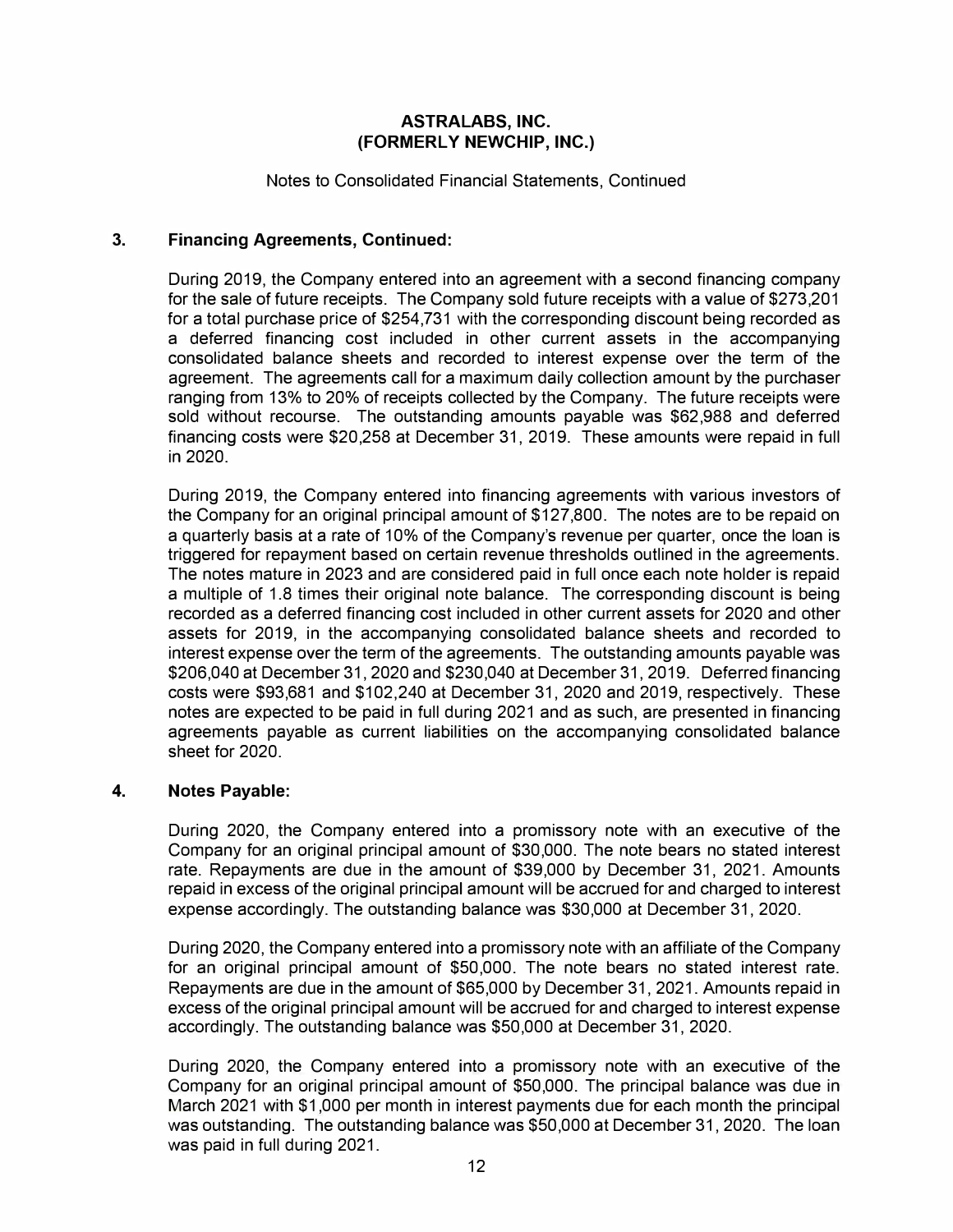#### **Notes to Consolidated Financial Statements, Continued**

#### **4. Notes Payable, Continued:**

**During January 2020, the Company entered into various promissory notes for the total principal amount of \$122,500. The notes required a total repayment ranging from 1.2 to 1.3 times the original principal balance of the note. The outstanding balance of these notes was paid in full as of December 31, 2020.** 

**During 2020, the Company entered into a loan with the Small Business Administration for the principal amount of \$149,900. Interest is charged at 3.75% per annum and monthly principal and interest payments begin in May 2022. The note matures in May 2050 and is secured by certain assets of the Company. The full principal balance of the loan was outstanding at December 31, 2020.** 

| Year       |   | Amount  |
|------------|---|---------|
| 2021       | S |         |
| 2022       |   | 5,848   |
| 2023       |   | 8,772   |
| 2024       |   | 8,772   |
| 2025       |   | 8,772   |
| Thereafter |   | 117,736 |
|            |   | 149,900 |

**Future principal payments on this note as of December 31, 2020 are as follows:** 

**During 2019, the Company entered into a promissory note with an executive of the Company for an original principal amount of \$27,000. The note bears no stated interest rate. Repayments are due in the amount of \$35,000 by December 31, 2021. Amounts repaid in excess of the original principal amount will be accrued for and charged to interest expense accordingly. The outstanding balance including accrued interest was \$32,000 at December 31, 2020 and 2019.** 

**During 2019, the Company entered into a promissory note with an investor of the Company for an original principal amount of \$19,200. The note bore interest at the prime rate plus 3% (effectively 7.75% at December 31, 2019). Principal and interest were due upon maturity, which was defined in the agreement based on certain balances in the Company's operating accounts. The outstanding balance on the note was \$9,811 at December 31, 2019. The amount was repaid during 2020.**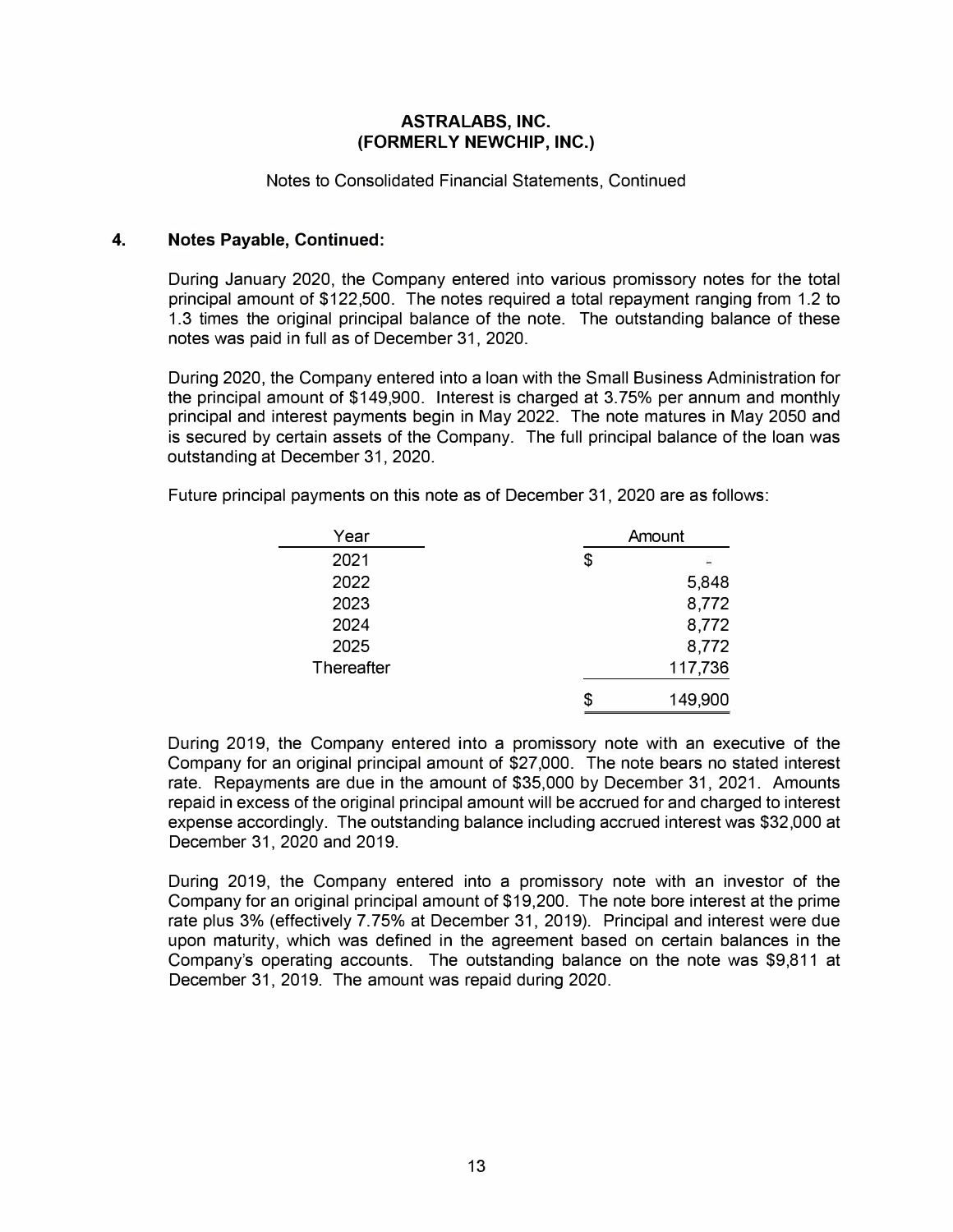**Notes to Consolidated Financial Statements, Continued** 

#### **5. Convertible Notes:**

**The Company had various convertible notes outstanding at December 31, 2019 with a total principal amount of \$1,107,162. The notes bore interest at 5% per annum and had beneficial conversion features upon which the principal will convert at the lesser of 75% of the per unit price paid by investors, as identified in the note agreements, or the valuation cap divided by shares outstanding prior to the conversion to common stock. The notes also had valuation caps ranging from \$25,000,000 to \$30,000,000. All unpaid principal and accrued interest was due upon maturity which ranged from November 2020 to March 2021 or would convert upon an equity financing or change in control event. Upon the Company completing a qualified equity financing event, the outstanding principal balance and accrued interest of these notes totaling \$1,162,258 converted to 757,379 shares of Class A-2 preferred stock during 2020. The full principal amount of the convertible notes was outstanding at December 31, 2019.** 

#### **6. Stockholders' Equity (Deficit):**

**Pursuant to the Company's articles of incorporation, the Company is authorized to issue 48,300,000 shares of stock, consisting of 20,000,000 shares of Class A common stock, 8,300,000 shares of Class B common stock, 302,112 shares of Series A-1 preferred stock, and 7,215,132 shares of Series A-2 preferred stock each at \$0.0001 par value per share. The remaining 12,482,756 shares of preferred stock at \$0.0001 par value per share are authorized, but not yet designated to specific class a preferred stock.** 

**The Company has 4,449,035 shares issued and 3,456,493 shares outstanding of Class A common stock at December 31, 2020 and 2,955,017 shares issued and outstanding of Class A common stock at December 31, 2019. The holder of each share of Class A common stock is entitled to one vote per share. The voting, dividend, and liquidation rights of the holders of the Class A common stock are subject to and qualified by the rights, powers and preferences of the holders of the preferred stock.** 

**The Company has issued and outstanding 8,300,000 shares of Class B common stock at December 31, 2020 and 2019. The holder of each share of Class B common stock is entitled to ten votes per share. The voting, dividend, and liquidation rights of the holders of the Class B common stock are subject to and qualified by the rights, powers and preferences of the holders of the preferred stock.** 

**The Company has 135,165 shares issued and outstanding of Class A-1 preferred stock at December 31, 2020. No shares of Class A-1 preferred stock were issued or outstanding at December 31, 2019.** 

**The Company has 7,215,799 shares issued and outstanding of Class A-2 preferred stock at December 31, 2020. No shares of Class A-2 preferred stock were issued or outstanding at December 31, 2019.**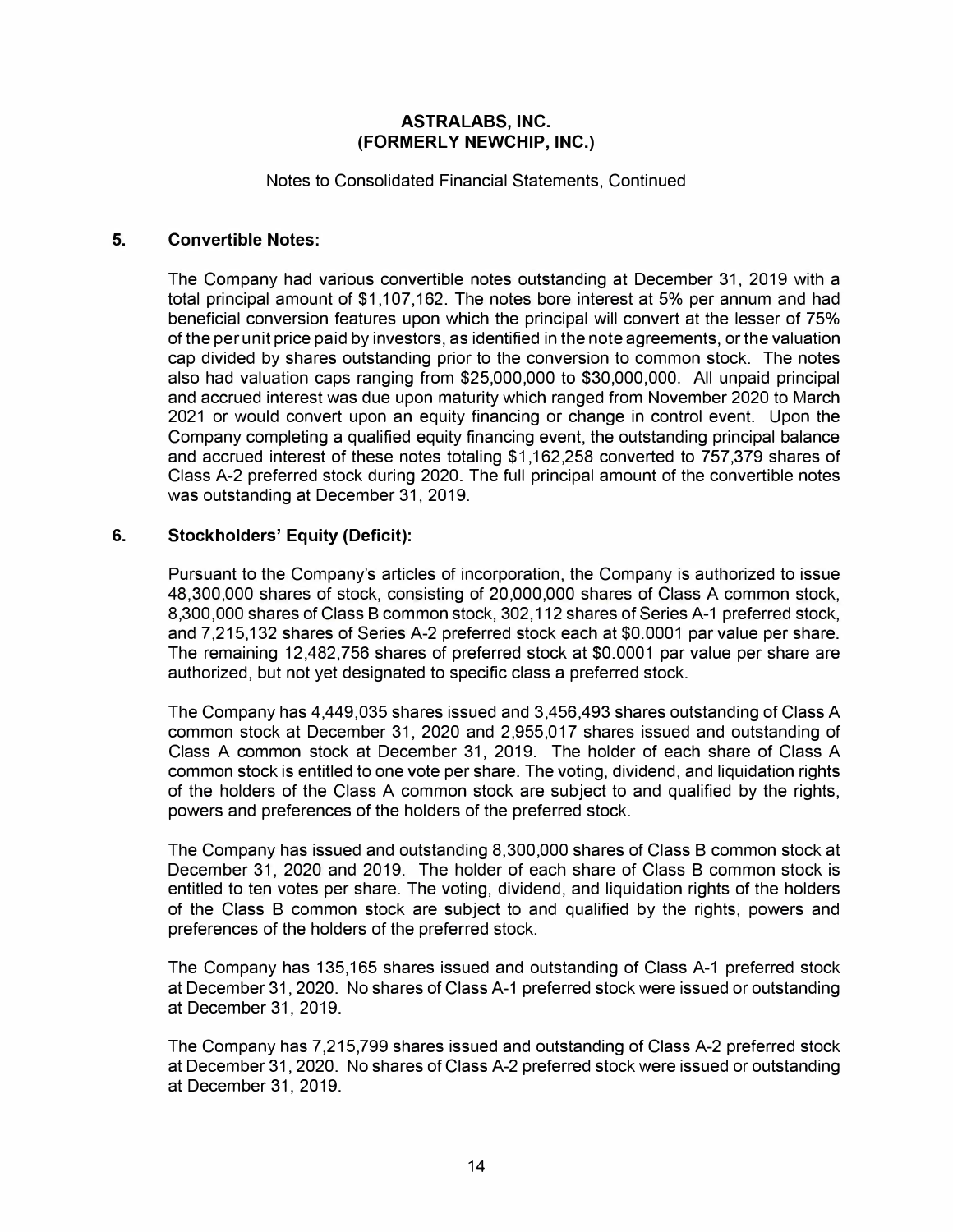**Notes to Consolidated Financial Statements, Continued** 

# **6. Stockholders' Equity (Deficit), Continued:**

**As defined by the Amended and Restated 2017 Stock Plan, the Company can issue 10,000,000 shares of Class A common stock to employees and advisors under restricted stock agreements as a form of compensation. The Company issued 1,464,018 and 1,367,328 restricted shares in 2020 and 2019, respectively. Total cumulative issued restricted stock was 4,419,035 at December 31, 2020 and 2,955,017 at December 31, 2019. Stock awards vest according to time schedules outlined in each agreement. During 2020 and 2019, respectively, 1,049,966 and 949,422 restricted stock shares vested. Total cumulative vested restricted shares was 2,782,483 and 1,732,517 at December 31, 2020 and 2019, respectively. The fair value of the Class A restricted common shares issued during 2020 for which stock compensation expense was recorded was determined to be \$0.82 per share at the time of grant. Total stock based compensation recorded during 2020 was \$13,709. The fair value of the Class A restricted stock issued during 2019 was determined to be nominal and therefore the par value of \$14 was recorded as stock based compensation for financial reporting purposes in 2019.** 

**During December 2020, the Company implemented a 2020 Stock Plan approving the issuance of stock options with the purpose of attracting and retaining key personnel. The Plan authorizes the issuance of up to 5, 173,800 shares of Class A common stock. The plan has a term of 10 years. No options were issued under this plan during 2020.** 

## **7. SAFE - Future Equity Obligation:**

**The Company had various Simple Agreements for Future Equity ("SAFE") outstanding for a total amount of \$2,623,492 at December 31, 2019. The SAFEs did not bear interest and would convert upon any of the following events: equity financing, liquidity event, dissolution, or termination of the SAFE which would occur if any of the previous events took place or the SAFE was settled by the Company in stock or payment of amounts due as defined in the agreement. During 2020, due to a qualified equity financing event, the Company converted the outstanding balance of \$2,623,492 into 6,479,487 shares of Class A-2 preferred stock. The outstanding balance of the SAFEs was \$2,623,492 at December 31, 2019.** 

## **8. Related Party Transactions:**

**During 2020 and 2019, the Company entered into various note agreements with executives, investors, and other related parties (see Note 4).**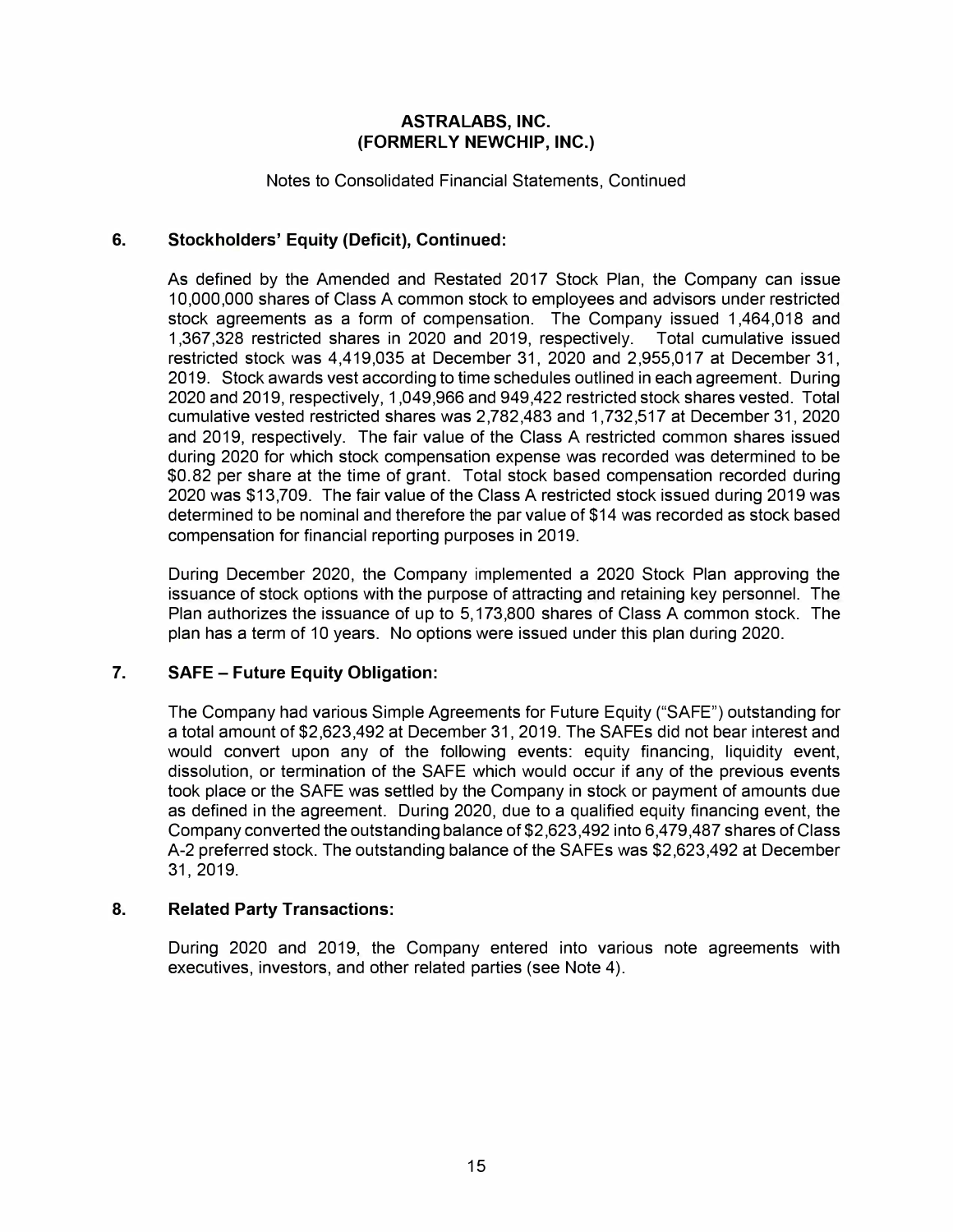#### **Notes to Consolidated Financial Statements, Continued**

#### **9. Lease:**

**The Company leases its office spaces through a non-cancelable operating lease agreement. The Company's original lease matured on December 31, 2019 and was renewed for a one year period through December 31, 2020. That lease was terminated early in August 2020. The lease called for monthly rent payments of \$5,844 as well as various common area maintenance charges. The Company entered into a new lease in October 2020 which calls for monthly payments of \$5,000 and is leased on a month-tomonth basis. The lease also calls for various common area maintenance charges. Rent expense was \$75,360 for 2020 and \$47,524 for 2019.** 

#### **10. Income Taxes:**

**The Company has federal and state net operating loss carry forwards of approximately \$4,500,000 at December 31, 2020, available to offset future taxable income in accordance with the Internal Revenue Service regulations.** 

**Management believes that a full valuation allowance is appropriate given the current estimates of future taxable income, as well as consideration of available tax planning strategies. The ultimate realization of the net deferred tax asset is dependent upon the generation of future taxable income during periods in which temporary differences become deductible.** 

## **11. Licensing Agreement:**

**Effective December 2019, the Company entered into a licensing agreement as the licensor of its developed source code and software. The Company first receives a monthly payment equal to 25% of the licensee's revenue up to \$150,000 and an additional fee**  equal to 1% of the licensee's revenue up to \$1 million through the remainder of the **agreement period. The agreement is effective during the period from December 1, 2019 through March, 31, 2021. The licensing fee earned for 2020 was \$25,461 and is included in other income on the accompanying consolidated statements of operations. The licensing fee earned for 2019 was considered immaterial to the consolidated financial statements.** 

**As part of the licensing agreement, the Company is eligible to receive a 5% ownership stake in the licensee's business if the licensee reaches \$150,000 in payments to the Company by March 31, 2021.** 

**In conjunction with the license agreement, the Company received 110,619 warrants entitling the Company to purchase preferred units at an exercise price of \$2.26 of the licensee and expiring in December 2021. Management determined the fair value of the warrants to be immaterial to the consolidated financial statements.**